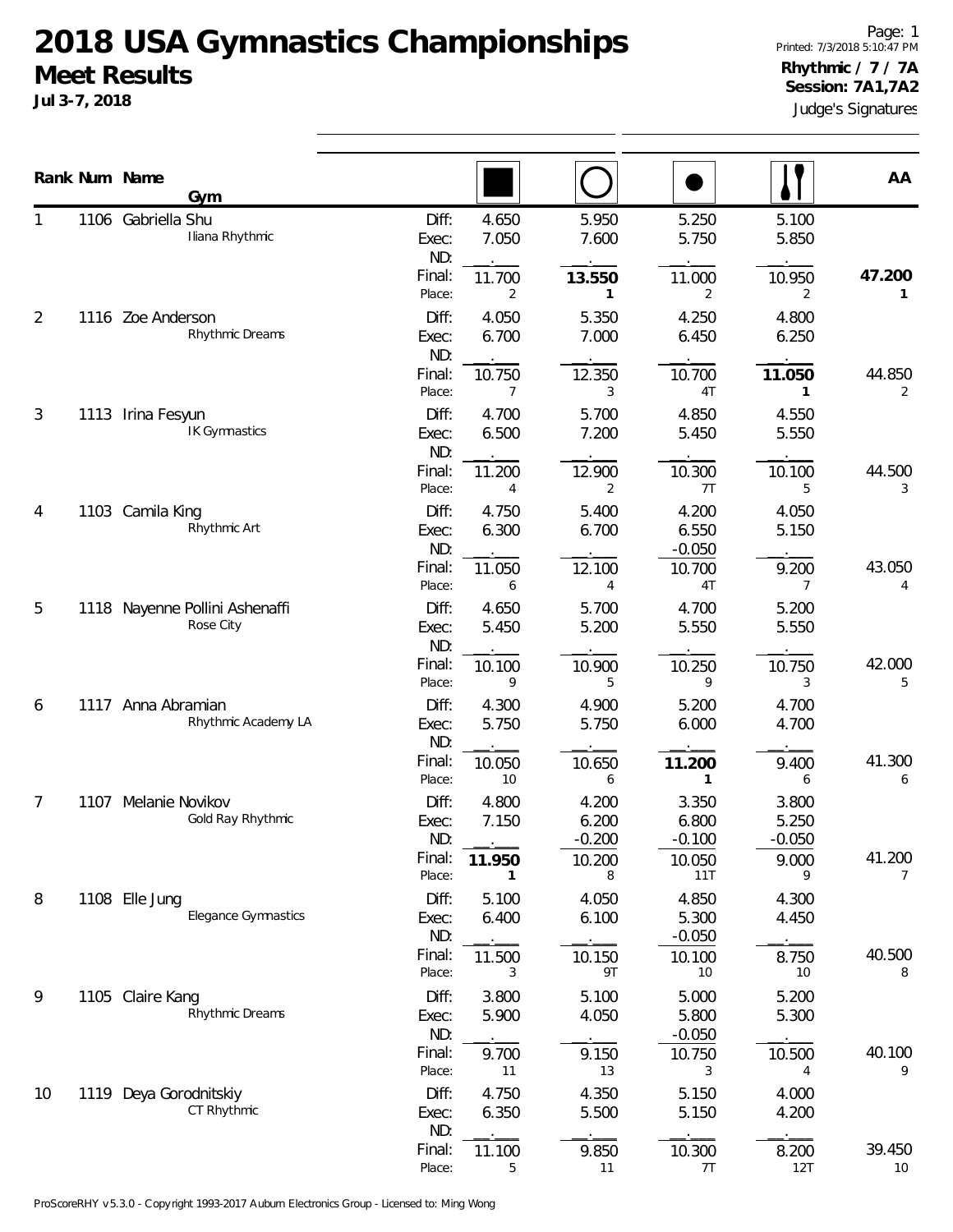|    |      | Rank Num Name<br>Gym                         |                                  |                          |                                  |                          |                                     | AA           |
|----|------|----------------------------------------------|----------------------------------|--------------------------|----------------------------------|--------------------------|-------------------------------------|--------------|
| 11 |      | 1104 Cordelia Loomis<br>North-East Rhythmics | Diff:<br>Exec:<br>ND:<br>Final:  | 3.800<br>6.350<br>10.150 | 4.100<br>6.350<br>10.450         | 3.900<br>6.100<br>10.000 | 3.600<br>4.250<br>$-0.200$<br>7.650 | 38.250       |
| 12 | 1120 | Margo Weigele<br>Liberty Academy             | Place:<br>Diff:<br>Exec:         | 8<br>3.600<br>5.900      | $\overline{7}$<br>3.950<br>6.250 | 13<br>4.700<br>5.650     | 17<br>3.800<br>4.400                | 11           |
|    |      |                                              | ND:<br>Final:<br>Place:          | 9.500<br>12              | $-0.050$<br>10.150<br>9T         | 10.350<br>6              | 8.200<br>12T                        | 38.200<br>12 |
| 13 |      | 1112 Yana Kovalkova<br><b>IK Gymnastics</b>  | Diff:<br>Exec:<br>ND:            | 4.050<br>4.700           | 3.800<br>4.400                   | 3.700<br>6.350           | 3.650<br>5.400                      |              |
| 14 |      | 1114 Katrine Sakhnov                         | Final:<br>Place:<br>Diff:        | 8.750<br>15T<br>4.500    | 8.200<br>17<br>4.650             | 10.050<br>11T<br>4.800   | 9.050<br>8<br>4.650                 | 36.050<br>13 |
|    |      | La Luna Rhythmic                             | Exec:<br>ND:                     | 4.850                    | 5.000                            | 4.050                    | 3.150                               |              |
|    |      | 1102 Emilia Divergilio                       | Final:<br>Place:<br>Diff:        | 9.350<br>13<br>3.050     | 9.650<br>12<br>3.500             | 8.850<br>17<br>3.200     | 7.800<br>15<br>3.050                | 35.650<br>14 |
| 15 |      | Oakland Rhythmics                            | Exec:<br>ND:<br>Final:           | 5.700<br>8.750           | 5.500<br>9.000                   | 5.700<br>8.900           | 4.300<br>7.350                      | 34.000       |
| 16 |      | 1110 Lily Hubbard                            | Place:<br>Diff:                  | 15T<br>3.400             | 14<br>4.050                      | 16<br>3.800              | 18<br>3.500                         | 15           |
|    |      | Twin Cities Rhythmic                         | Exec:<br>ND:<br>Final:<br>Place: | 5.100<br>8.500<br>18     | 3.800<br>7.850<br>19             | 5.250<br>9.050<br>14     | 4.850<br>8.350<br>11                | 33.750<br>16 |
| 17 | 1109 | Nicole Babadzhanova<br>La Luna Rhythmic      | Diff:<br>Exec:<br>ND:            | 4.500<br>4.200           | 4.100<br>4.150                   | 4.200<br>3.400           | 4.100<br>3.700<br>$-0.100$          |              |
|    |      |                                              | Final:<br>Place:                 | 8.700<br>17              | $=$<br>8.250<br>16               | 7.600<br>19              | 7.700<br>16                         | 32.250<br>17 |
| 18 |      | 1101 Glika Mitro<br>La Luna Rhythmic         | Diff:<br>Exec:<br>ND:            | 3.600<br>4.500           | 4.600<br>4.100                   | 3.700<br>3.600           | 3.900<br>3.950                      |              |
|    |      |                                              | Final:<br>Place:                 | 8.100<br>19              | 8.700<br>15                      | 7.300<br>20              | 7.850<br>14                         | 31.950<br>18 |
| 19 |      | 1111 Yana Kuzmanova<br>Elite Sports Complex  | Diff:<br>Exec:<br>ND:            | 3.050<br>4.600           | 3.300<br>4.800                   | 3.650<br>5.300           | 1.700<br>2.900                      | 29.300       |
| 20 | 1115 | Olga Natochii                                | Final:<br>Place:<br>Diff:        | 7.650<br>$20\,$<br>4.700 | 8.100<br>18<br>3.450             | 8.950<br>15<br>3.550     | 4.600<br>20<br>3.450                | 19           |
|    |      | RhythMix                                     | Exec:<br>ND:<br>Final:           | 4.600<br>9.300           | 1.350<br>4.800                   | 4.350<br>7.900           | 2.900<br>6.350                      | 28.350       |
|    |      |                                              | Place:                           | 14                       | 20                               | 18                       | 19                                  | 20           |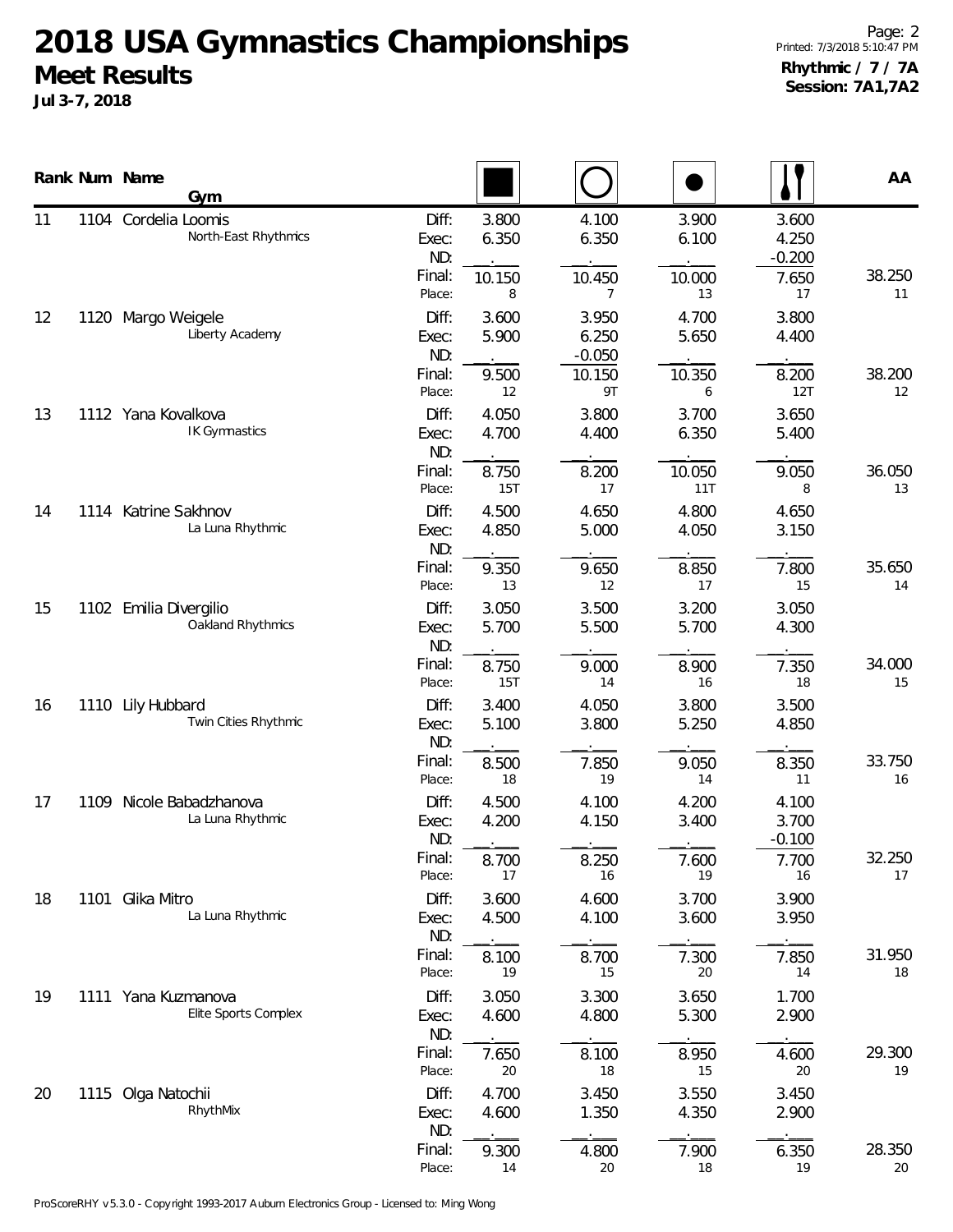Judge's Signatures Page: 1 Printed: 7/3/2018 5:11:01 PM **Rhythmic / 7 / 7B Session: 7B1,7B2**

|                |      | Rank Num Name<br>Gym                         |                       |                            |                            |                            |                            | AA           |
|----------------|------|----------------------------------------------|-----------------------|----------------------------|----------------------------|----------------------------|----------------------------|--------------|
|                |      | 1127 Victoria Gonikman<br>NorthWest Rhythmic | Diff:<br>Exec:<br>ND: | 4.600<br>7.100             | 5.500<br>7.450             | 5.600<br>7.450             | 4.950<br>5.400             |              |
|                |      |                                              | Final:<br>Place:      | 11.700<br>2                | 12.950<br>1                | 13.050<br>1                | 10.350<br>6                | 48.050<br>1  |
| $\overline{2}$ |      | 1138 Jaelyn Chin<br>IK Gymnastics            | Diff:<br>Exec:<br>ND: | 5.000<br>7.000             | 4.750<br>7.000             | 5.300<br>7.550             | 4.100<br>5.800<br>$-0.100$ |              |
|                |      |                                              | Final:<br>Place:      | 12.000<br>1                | 11.750<br>6                | 12.850<br>2                | 9.800<br>10T               | 46.400<br>2  |
| 3              | 1137 | Alexandra Ebert<br>NorthWest Rhythmic        | Diff:<br>Exec:<br>ND: | 4.300<br>6.950             | 5.600<br>6.900             | 5.400<br>6.650             | 4.550<br>5.200             |              |
|                |      |                                              | Final:<br>Place:      | 11.250<br>3                | 12.500<br>2                | 12.050<br>4                | 9.750<br>12                | 45.550<br>3  |
| 4              | 1139 | Mischa Kautzman<br><b>Burlo Gymnastics</b>   | Diff:<br>Exec:<br>ND: | 3.600<br>6.400             | 4.750<br>7.050             | 4.400<br>6.450<br>$-0.050$ | 5.300<br>6.750             |              |
|                |      |                                              | Final:<br>Place:      | 10.000<br>15               | 11.800<br>5                | 10.800<br>6T               | 12.050<br>$\mathbf{1}$     | 44.650<br>4  |
| 5              |      | 1124 Angelina Harutyunyan<br>Nevada Rhythmic | Diff:<br>Exec:<br>ND: | 3.350<br>6.250             | 4.650<br>6.450             | 5.000<br>7.250             | 4.550<br>6.150             |              |
|                |      |                                              | Final:<br>Place:      | 9.600<br>17T               | 11.100<br>8T               | 12.250<br>3                | 10.700<br>5                | 43.650<br>5  |
| 6              | 1131 | Medeine Vilutyte<br>Rhy Academy Marin        | Diff:<br>Exec:<br>ND: | 4.450<br>6.200<br>$-0.100$ | 5.650<br>6.300<br>$-0.050$ | 4.700<br>7.050             | 4.300<br>5.100             |              |
|                |      |                                              | Final:<br>Place:      | 10.550<br>7                | 11.900<br>4                | 11.750<br>5                | 9.400<br>13                | 43.600<br>6  |
| 7T             |      | 1134 Alexandra Leone<br>Iliana Rhythmic      | Diff:<br>Exec:<br>ND: | 4.600<br>5.800             | 4.500<br>6.850             | 4.550<br>6.250             | 4.550<br>5.500<br>$-0.100$ |              |
|                |      |                                              | Final:<br>Place:      | 10.400<br>9                | 11.350<br>7                | 10.800<br>6T               | 9.950<br>8T                | 42.500<br>71 |
| 7T             |      | 1126 Defne Yavuz<br>San Diego Rhythms        | Diff:<br>Exec:<br>ND: | 4.100<br>6.150             | 4.550<br>6.150             | 4.400<br>6.050             | 4.750<br>6.350             |              |
|                |      |                                              | Final:<br>Place:      | 10.250<br>12               | 10.700<br>11               | 10.450<br>8                | 11.100<br>3                | 42.500<br>7T |
| 9              | 1125 | Deanna Georgieva<br>La Luna Rhythmic         | Diff:<br>Exec:<br>ND: | 4.250<br>5.350             | 5.000<br>5.450             | 4.350<br>5.950<br>$-0.050$ | 5.600<br>6.100<br>$-0.050$ |              |
|                |      |                                              | Final:<br>Place:      | 9.600<br>17T               | 10.450<br>13T              | 10.250<br>9                | 11.650<br>2                | 41.950<br>9  |
| 10             |      | 1133 Sophia Volkov<br>Vitrychenko            | Diff:<br>Exec:<br>ND: | 4.400<br>6.550             | 4.700<br>6.400             | 3.900<br>5.250             | 4.300<br>5.500             |              |
|                |      |                                              | Final:                | 10.950                     | 11.100                     | 9.150                      | 9.800                      | 41.000       |

Place: 4 8T 17 10T 10

ProScoreRHY v5.3.0 - Copyright 1993-2017 Auburn Electronics Group - Licensed to: Ming Wong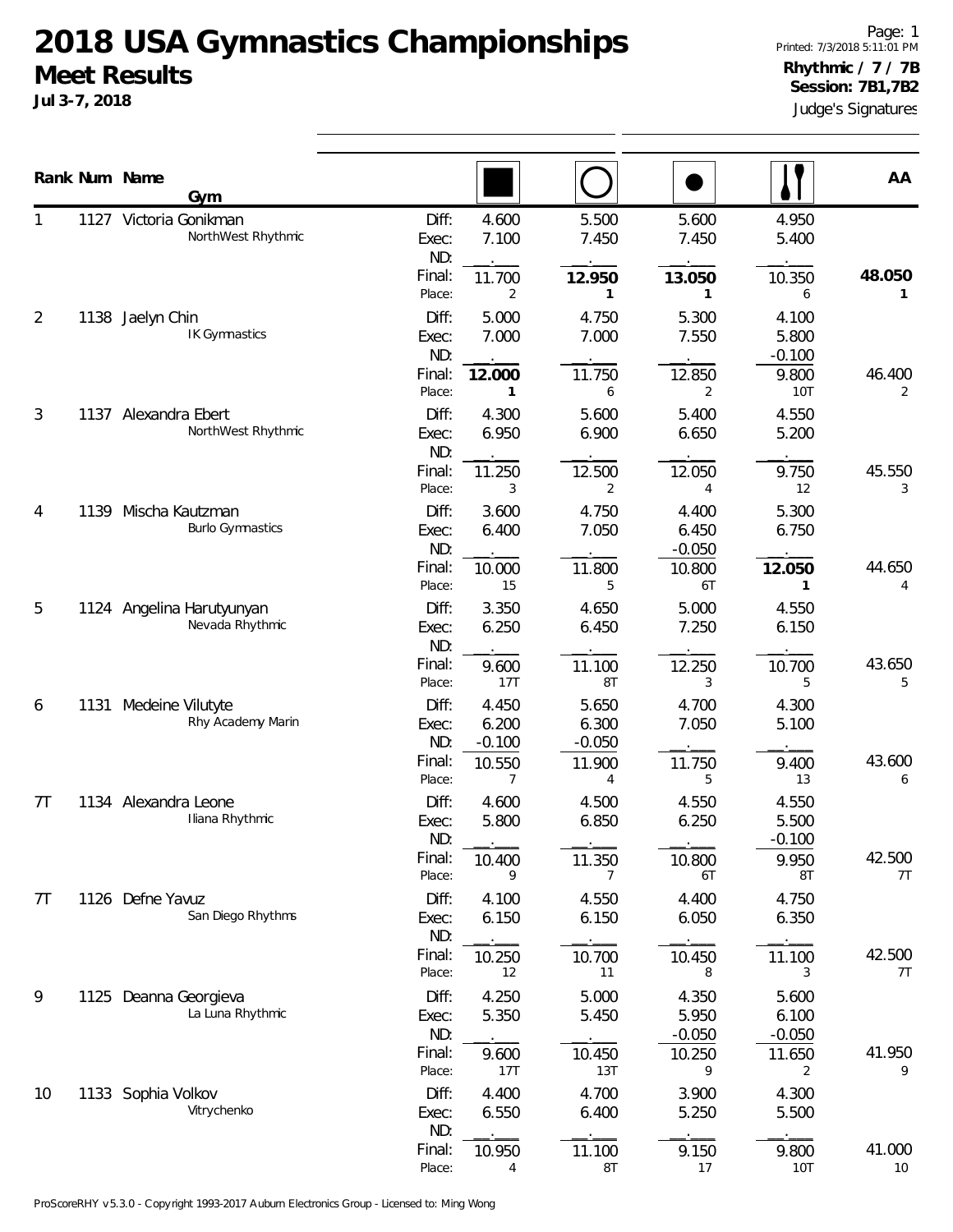|     |      | Rank Num Name        | <b>Gym</b>                                  |                       |                            |                            |                            |                | AA            |
|-----|------|----------------------|---------------------------------------------|-----------------------|----------------------------|----------------------------|----------------------------|----------------|---------------|
| 11  |      | 1123 Arianna Kennett | Westside                                    | Diff:<br>Exec:<br>ND: | 3.700<br>6.450             | 4.550<br>5.900             | 3.300<br>5.900             | 4.600<br>6.300 |               |
|     |      |                      |                                             | Final:<br>Place:      | 10.150<br>14               | 10.450<br>13T              | 9.200<br>16                | 10.900<br>4    | 40.700<br>11  |
| 12  |      |                      | 1135 Tatyana Zhebrun<br>Iliana Rhythmic     | Diff:<br>Exec:<br>ND: | 4.100<br>6.500             | 4.350<br>6.550             | 4.300<br>5.250             | 3.900<br>4.950 |               |
|     |      |                      |                                             | Final:<br>Place:      | 10.600<br>6                | 10.900<br>10               | 9.550<br>12T               | 8.850<br>16    | 39.900<br>12  |
| 13T | 1129 | Kaylee Forest        | Isadora                                     | Diff:<br>Exec:<br>ND: | 4.600<br>6.100             | 5.200<br>6.750             | 4.100<br>5.450<br>$-0.050$ | 4.000<br>3.650 |               |
|     |      |                      |                                             | Final:<br>Place:      | 10.700<br>5                | 11.950<br>3                | 9.500<br>14                | 7.650<br>18    | 39.800<br>13T |
| 13T |      | 1122 Lucia Borja     | <b>IK Gymnastics</b>                        | Diff:<br>Exec:<br>ND: | 3.400<br>6.400<br>$-0.050$ | 4.250<br>6.300             | 4.200<br>5.350             | 4.200<br>5.750 |               |
|     |      |                      |                                             | Final:<br>Place:      | 9.750<br>16                | 10.550<br>12               | 9.550<br>12T               | 9.950<br>8T    | 39.800<br>13T |
| 13T | 1121 | Jessica Kim          | Rhythmic Dreams                             | Diff:<br>Exec:<br>ND: | 4.200<br>6.300             | 3.950<br>5.900             | 4.100<br>5.300             | 4.200<br>5.850 |               |
|     |      |                      |                                             | Final:<br>Place:      | 10.500<br>8                | 9.850<br>15                | 9.400<br>15                | 10.050<br>7    | 39.800<br>13T |
| 16  |      | 1130 Alexis Mikhelis | Liberty Academy                             | Diff:<br>Exec:<br>ND: | 3.500<br>6.700             | 4.350<br>5.300             | 4.200<br>5.750             | 4.000<br>5.350 |               |
|     |      |                      |                                             | Final:<br>Place:      | 10.200<br>13               | 9.650<br>17                | 9.950<br>11                | 9.350<br>14    | 39.150<br>16  |
| 17  |      |                      | 1132 Sofiya Monastyrska<br>La Luna Rhythmic | Diff:<br>Exec:<br>ND: | 4.100<br>6.250             | 3.950<br>6.050<br>$-0.250$ | 4.150<br>4.950             | 3.750<br>5.050 |               |
|     |      |                      |                                             | Final:<br>Place:      | 10.350<br>10               | 9.750<br>16                | 9.100<br>18                | 8.800<br>17    | 38.000<br>17  |
| 18  |      | 1136 Sophie Speath   | <b>IK Gymnastics</b>                        | Diff:<br>Exec:<br>ND: | 3.900<br>6.400             | 3.500<br>4.650             | 3.600<br>5.300             | 4.150<br>4.800 |               |
|     |      |                      |                                             | Final:<br>Place:      | 10.300<br>11               | 8.150<br>19                | 8.900<br>19                | 8.950<br>15    | 36.300<br>18  |
| 19  | 1128 | Bella Fleischer      | North Shore                                 | Diff:<br>Exec:<br>ND: | 3.350<br>4.950             | 2.950<br>5.650             | 3.950<br>6.250             | 2.700<br>4.400 |               |
|     |      |                      |                                             | Final:<br>Place:      | 8.300<br>19                | 8.600<br>18                | 10.200<br>10               | 7.100<br>19    | 34.200<br>19  |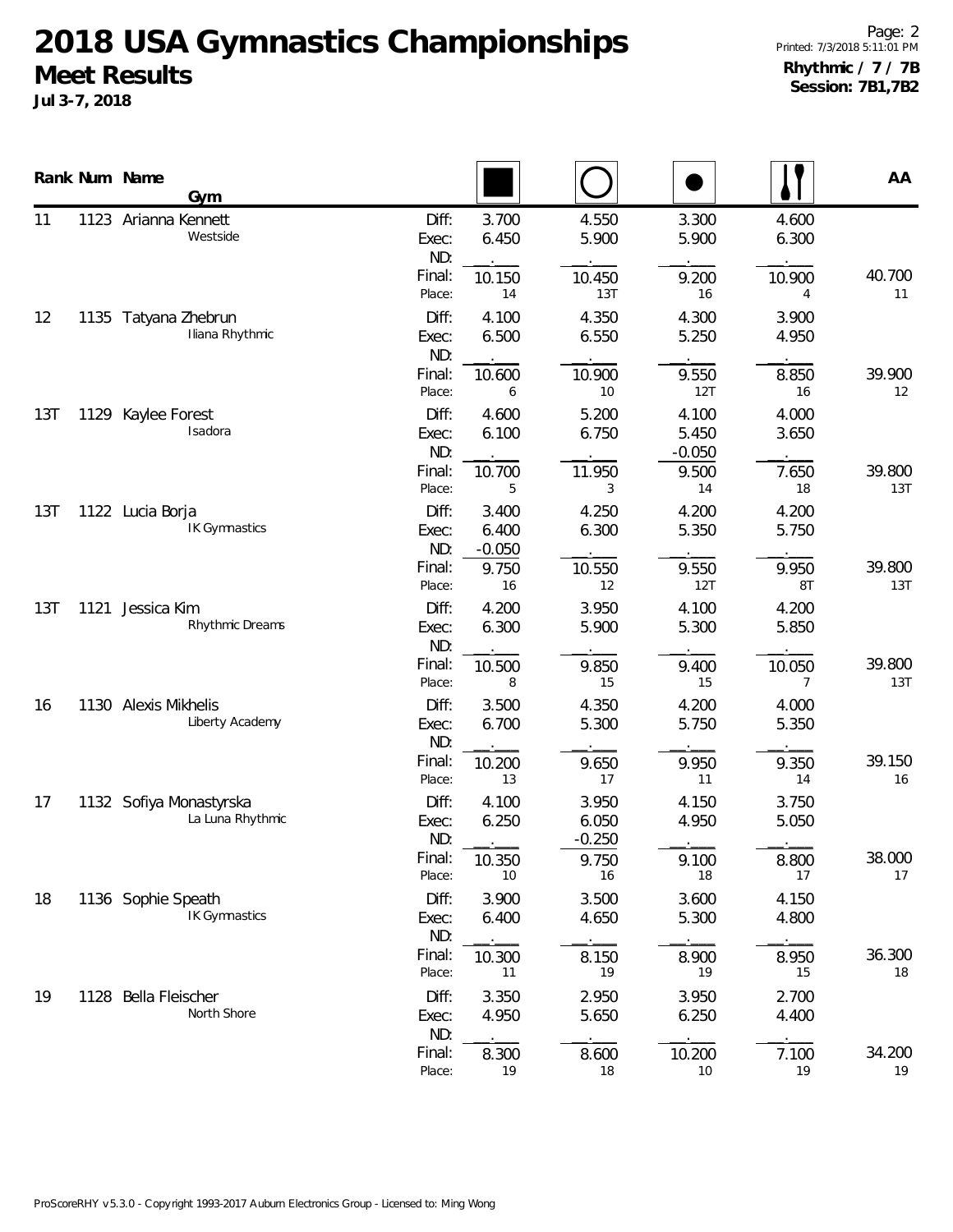**Jul 3-7, 2018**

|    |      | Rank Num Name<br>Gym                           |                       |                     |                            |                            |                          | AA          |
|----|------|------------------------------------------------|-----------------------|---------------------|----------------------------|----------------------------|--------------------------|-------------|
|    |      | 1152 Rin Keys<br><b>Burlo Gymnastics</b>       | Diff:<br>Exec:<br>ND: | 4.500<br>7.050      | 5.700<br>7.600             | 5.050<br>7.250             | 5.200<br>6.500           |             |
|    |      |                                                | Final:<br>Place:      | 11.550<br>2         | 13.300<br>1                | 12.300<br>1                | 11.700<br>1              | 48.850<br>1 |
| 2  |      | 1148 Aurora Vitrychenko<br>Vitrychenko         | Diff:<br>Exec:<br>ND: | 4.100<br>6.500      | 5.800<br>6.550             | 4.600<br>6.100             | 5.400<br>5.950           |             |
|    |      |                                                | Final:<br>Place:      | 10.600<br>7         | 12.350<br>2                | 10.700<br>6                | 11.350<br>$\overline{2}$ | 45.000<br>2 |
| 3  | 1146 | Emma Bukatar<br>Isadora                        | Diff:<br>Exec:<br>ND: | 4.900<br>7.250      | 5.300<br>6.700             | 4.750<br>5.900             | 3.900<br>6.100           |             |
|    |      |                                                | Final:<br>Place:      | 12.150<br>1         | 12.000<br>3                | 10.650<br>7                | 10.000<br>6T             | 44.800<br>3 |
| 4  |      | 1142 Chloe Lee<br>Rhythmic Dreams              | Diff:<br>Exec:<br>ND: | 4.400<br>6.450      | 5.000<br>6.300             | 4.150<br>6.800             | 4.900<br>5.950           |             |
|    |      |                                                | Final:<br>Place:      | 10.850<br>5         | 11.300<br>$\overline{7}$   | 10.950<br>5                | 10.850<br>4T             | 43.950<br>4 |
| 5  |      | 1153 Anna Shuvalov<br>Liberty Academy          | Diff:<br>Exec:<br>ND: | 3.950<br>7.000      | 4.500<br>5.500             | 5.000<br>6.550             | 5.300<br>4.700           |             |
|    |      |                                                | Final:<br>Place:      | 10.950<br>4         | 10.000<br>10               | 11.550<br>3T               | 10.000<br>6T             | 42.500<br>5 |
| 6  |      | 1143 Erika Rusak<br>Evergreen Rhythmics        | Diff:<br>Exec:<br>ND: | 4.200<br>5.550      | 5.350<br>6.500             | 4.400<br>5.250             | 5.200<br>5.800           |             |
|    |      |                                                | Final:<br>Place:      | 9.750<br><b>10T</b> | 11.850<br>4                | 9.650<br>9                 | 11.000<br>3              | 42.250<br>6 |
| 7  |      | 1150 Zoe Reznik<br>Prima Rhythmic              | Diff:<br>Exec:<br>ND: | 4.550<br>6.900      | 4.800<br>6.300             | 4.000<br>6.350             | 3.850<br>5.400           |             |
|    |      |                                                | Final:<br>Place:      | 11.450<br>3         | 11.100<br>8                | 10.350<br>8                | 9.250<br>9               | 42.150<br>7 |
| 8  | 1147 | Dimitra Konstantopoulou<br>Rhythmic Academy LA | Diff:<br>Exec:<br>ND: | 3.700<br>6.200      | 5.400<br>6.300             | 5.700<br>5.950             | 3.900<br>4.900           |             |
|    |      |                                                | Final:<br>Place:      | 9.900<br>9          | 11.700<br>6                | 11.650<br>2                | 8.800<br>10              | 42.050<br>8 |
| 9  |      | 1149 Valentina Moya<br>Champion Rhythmics      | Diff:<br>Exec:<br>ND: | 4.600<br>6.050      | 4.750<br>4.250<br>$-0.200$ | 4.900<br>6.650             | 5.250<br>5.600           |             |
|    |      |                                                | Final:<br>Place:      | 10.650<br>6         | 8.800<br>13T               | 11.550<br>3T               | 10.850<br>4T             | 41.850<br>9 |
| 10 | 1141 | Sophia Pyrig<br>Miami Gymnastics               | Diff:<br>Exec:<br>ND: | 3.700<br>5.750      | 5.350<br>6.450             | 4.050<br>4.350<br>$-0.050$ | 3.700<br>6.250           |             |
|    |      |                                                | Final:                | 9.450               | 11.800                     | 8.350                      | 9.950                    | 39.550      |

Place: 14 5 14 8 10

ProScoreRHY v5.3.0 - Copyright 1993-2017 Auburn Electronics Group - Licensed to: Ming Wong